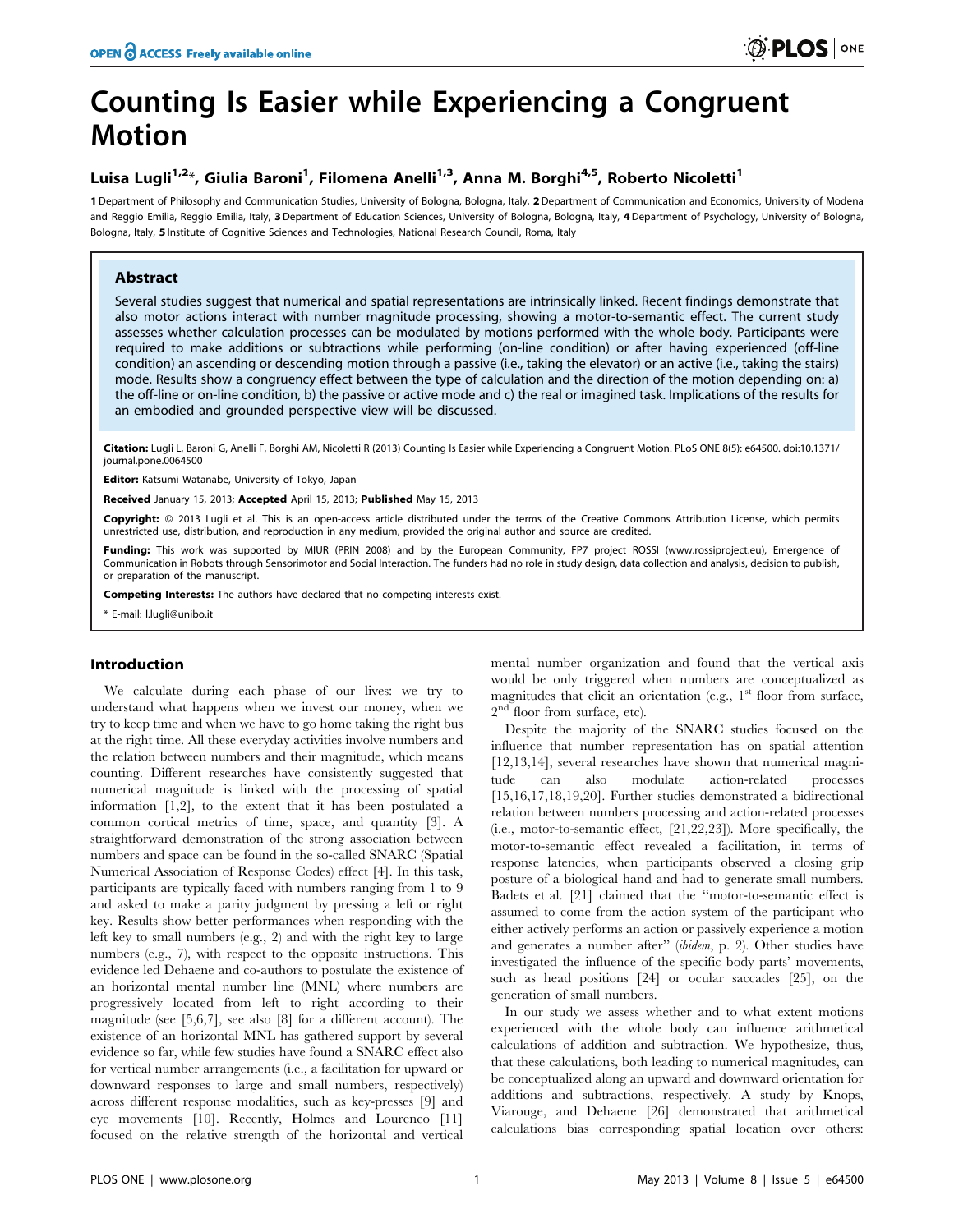participants tended to select the numerosity displayed in the upper right location for additions, and in the upper left location for subtractions (Space-Operation Association of Responses: SOAR). Differently from Knops and colleagues, we ask participants: (a) to keep adding or subtracting the same quantity (i.e., 3) from a starting number (e.g., 578) in a set period of time (22 seconds); (b) to report the result of each calculation aloud, so that they could be more focused on the calculation process which was occurring online and progressively; (c) to experience ascending and descending motions with the whole body, either in a passive (going up and down taking an elevator) or in an active (walking up and down the stairs) mode.

To summarize, we predict a congruency effect between the direction of the experienced motion and the spatial orientation inferred by the type of calculation made. More specifically, we hypothesize a facilitation for the congruent conditions (i.e., ascending body motion/upward orientation: additions; descending body motion/downward orientation: subtractions) with respect to the incongruent ones (i.e., descending body motion/upward orientation: additions; ascending body motion/downward orientation: subtractions). The specific hypothesis on congruent/ incongruent conditions gathers from the concept of groundedness of numbers concepts proposed by Fischer [27]: ''there is a universal association of small magnitudes with lower space and larger magnitudes with upper space'' (ibidem, p. 162). Furthermore, Lakoff and Núñez [28] postulated that additions and subtractions can be conceptualized through the ''Arithmetic is Object Collection'' metaphor, according to which adding and subtracting numbers are understood as putting or taking away objects from collections. Thus, we expect a facilitation for additions, that imply an increase of quantity and therefore lead to larger numbers, with ascending motions and a facilitation for subtractions, that imply a decrease of quantity and therefore yield smaller numbers, with descending motions.

We also hypothesize a larger congruency effect when the calculations are performed simultaneously with the motion (online condition) with respect to when they have to be made after experiencing the motion (off-line condition).

Finally, we also test whether the congruency effect is influenced by the mode through which the motions are performed (i.e., passive, taking the elevator, or active, taking the stairs). In two recent researches, Hartmann and colleagues [29,30] investigated whether the numerical processing was only influenced by active body movements or also by motions experienced in a passive fashion. In their studies, participants were seated in a chair positioned on a motion platform and were asked to generate numbers at random while the platform was moving along the transversal, frontal, and sagittal body planes (Experiment 1). Results indicated that the sensory self-motion cues, that is the information elicited by the passive body motions, were sufficient to interact with numerical cognition. More specifically, they found a bias for small numbers, that is small numbers were generated during leftward and downward motions as compared to rightward and upward motions, respectively.

Hence, the fact that in our study participants experience the motions through two different modes (i.e., passive and active) is a novelty with respect to the current literature. When asked to experience ascending/descending motions by taking the elevator (i.e., through a passive mode), participants experience a self perception of the direction of the motion (as in [29,30]). Conversely, when the ascending/descending motion is experienced taking the stairs (i.e., through an active mode), participants perform an overt and real motor action with a full physical body involvement. Furthermore, it has to be pointed out that the sense of the motion direction differed in these two conditions. We typically experience the motion as fast and clearly vertical when using the elevator, while we perceive it as more progressive (i.e., the awareness of going up or down changes step by step) and less vertical for the stairs. Hence, we hypothesize that these two modes

Table 1. Number of calculations of Experiment 1 as a function of Condition (on-line vs. off-line) and Congruency (congruent vs. incongruent) for the passive (a) and active (b) mode.

| (a) Passive mode<br>(elevator) | <b>Condition</b><br>on-line | Congruency<br>congruent | <b>Number of calculations</b> |                    |
|--------------------------------|-----------------------------|-------------------------|-------------------------------|--------------------|
|                                |                             |                         | 12.5                          | Additions 13.07    |
|                                |                             |                         |                               | Subtractions 11.93 |
|                                | on-line                     | incongruent             | 11.5                          | Additions 12.43    |
|                                |                             |                         |                               | Subtractions 10.54 |
|                                | off-line                    | congruent               | 11.1                          | Additions 11.71    |
|                                |                             |                         |                               | Subtractions 10.43 |
|                                | off-line                    | incongruent             | 11                            | Additions 11.82    |
|                                |                             |                         |                               | Subtractions 10.21 |
| (b) Active mode (stairs)       | on-line                     | congruent               | 9.9                           | Additions 10.46    |
|                                |                             |                         |                               | Subtractions 9.25  |
|                                | on-line                     | incongruent             | 9.8                           | Additions 10.36    |
|                                |                             |                         |                               | Subtractions 9.32  |
|                                | off-line                    | congruent               | 10.7                          | Additions 11.5     |
|                                |                             |                         |                               | Subtractions 9.97  |
|                                | off-line                    | incongruent             | 10.6                          | Additions 11.4     |
|                                |                             |                         |                               | Subtractions 9.82  |
|                                |                             |                         |                               |                    |

The last column indicated the number of calculations keeping separate the addition and subtraction. doi:10.1371/journal.pone.0064500.t001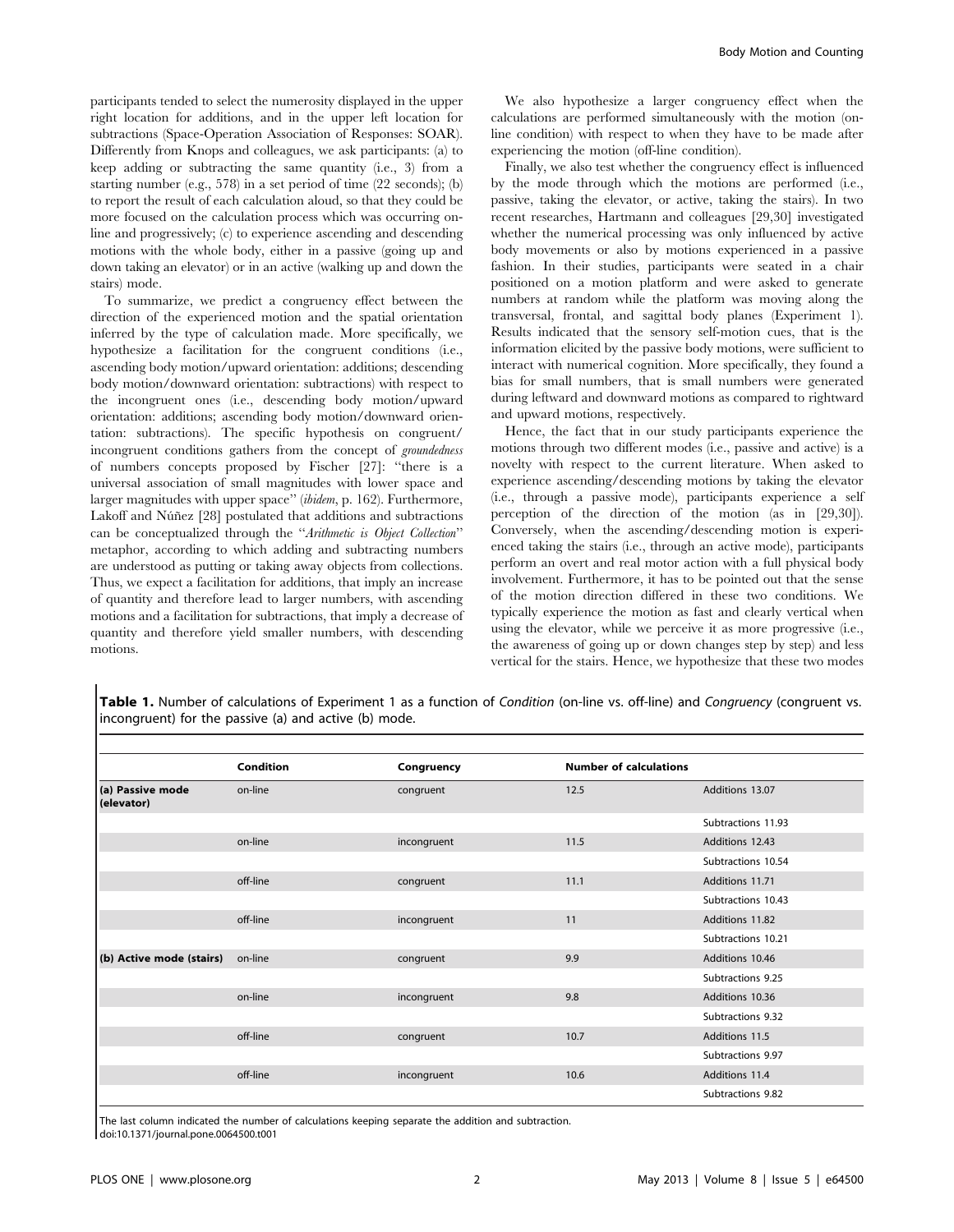

Figure 1. Number of calculations for congruent (ascending motion–additions; descending motion–subtractions) and incongruent pairings (ascending motion–subtractions; descending motion–additions) performed during (on-line condition) or after (off-line condition) experiencing the motions through a passive (i.e., elevator, panel 1a) or active (i.e., stairs, panel 1b) mode. Bars are standard error of the mean. doi:10.1371/journal.pone.0064500.g001

can have different impacts on the results. More specifically, we investigate whether a passive displacement of the body, but faster and vertical, is sufficient to obtain the congruency effect or whether the progressive and less vertical active body motion, which characterizes the stairs, is more efficient to obtain the congruency effect. In other words, if the congruency effect requires an active motor process, we should find the effect only in the stairs mode. Conversely, if the sense of a fast and vertical motion has a deeper impact on counting behavior, we can expect a congruency effect even when participants take the elevator, that is when the motions are experienced in a passive mode.

In case our predictions will be confirmed, interesting implications for the embodied and grounded cognition view can be drawn. According to this view, which emphasizes the continuity and the exchange between perception and action (e.g., [31,32,33,34]), cognition is influenced by our previous experiences and it is constrained to specific physical characteristics of our body and of our sensory-motor system. Embodied cognition theories claim that both abstract and concrete concepts are grounded into perception-action systems. However, few evidence so far has shown how abstract concepts can be based on sensory-motor experiences (e.g., [35]; for a review, see [36]). Since one interesting example of abstract concepts is represented by numbers, studies on numerical cognition are highly relevant for the debate on embodied and grounded views (e.g., [14,27]).

Table 2. Number of calculations of the Experiment 2 as a function of Congruency (congruent vs. incongruent) for the passive (a) and active (b) mode.

|                                          | Congruency  | <b>Number of calculations</b> |                   |
|------------------------------------------|-------------|-------------------------------|-------------------|
| (a) Passive mode Congruent<br>(elevator) |             | 10                            | Additions 10.64   |
|                                          |             |                               | Subtractions 9.29 |
|                                          | incongruent | 10.1                          | Additions 10.64   |
|                                          |             |                               | Subtractions 9.57 |
| (b) Active Mode congruent<br>(stairs)    |             | 10.1                          | Additions 10.79   |
|                                          |             |                               | Subtractions 9.36 |
|                                          | incongruent | 9.8                           | Additions 10.54   |
|                                          |             |                               | Subtractions 9.11 |
|                                          |             |                               |                   |

The last column indicated the number of calculations keeping separate the addition and subtraction.

doi:10.1371/journal.pone.0064500.t002

#### Experiment 1

#### Materials and Methods

Participants. Fifty-six students of the University of Bologna (30 females, mean age: 22 years) took part in the experiment and received 5 euro for their participation. The majority of participants had a background in humanities and they were all naïve as to the purpose of the experiment. Eight participants were eliminated and replaced from the same pool since they made more than 4 calculation errors (corresponding to the participants' errors mean plus one standard deviation).

Ethics Statement. The experiment was approved by the Psychology Department's ethical committee of the University of Bologna, and participants provided a written informed consent.

Apparatus and stimuli. Participants were asked to keep adding or subtracting 3 to a starting number (e.g., 371) for 22 seconds and to say the result of each calculation aloud (e.g., 374, 377, 380 or 368, 365, 362 and so on, for additions and subtractions, respectively, until the 22 seconds were elapsed). We made sure that the starting numbers: a) were always composed by three digits (e.g., 371; 587); b) started with two different digits (i.e., 3 or 5, such as 371 or 588).

#### Procedure

Participants were required to make the calculations (additions or subtractions) while (on-line condition) or after (off-line condition) taking the elevator (passive mode) or taking the stairs (active mode). In other words, half of the participants were asked to make the calculations while taking the elevator and the stairs (on-line condition), whereas the other half had to make additions and subtractions after the elevator or the stairs were taken (off-line condition).

In order to keep the active and passive motion modes separated, each condition included two blocks (whose order was counterbalanced between subjects): in one block participants performed the calculations while taking the elevator or just after it had been taken, whereas in the other block calculations were performed while taking the stairs or just after they had been taken. Within each block, participants were required to perform four trials, resulting from the combination of the two types of calculation (i.e., additions and subtractions) and the two types of motion (i.e., ascending and descending). We designed each block in order to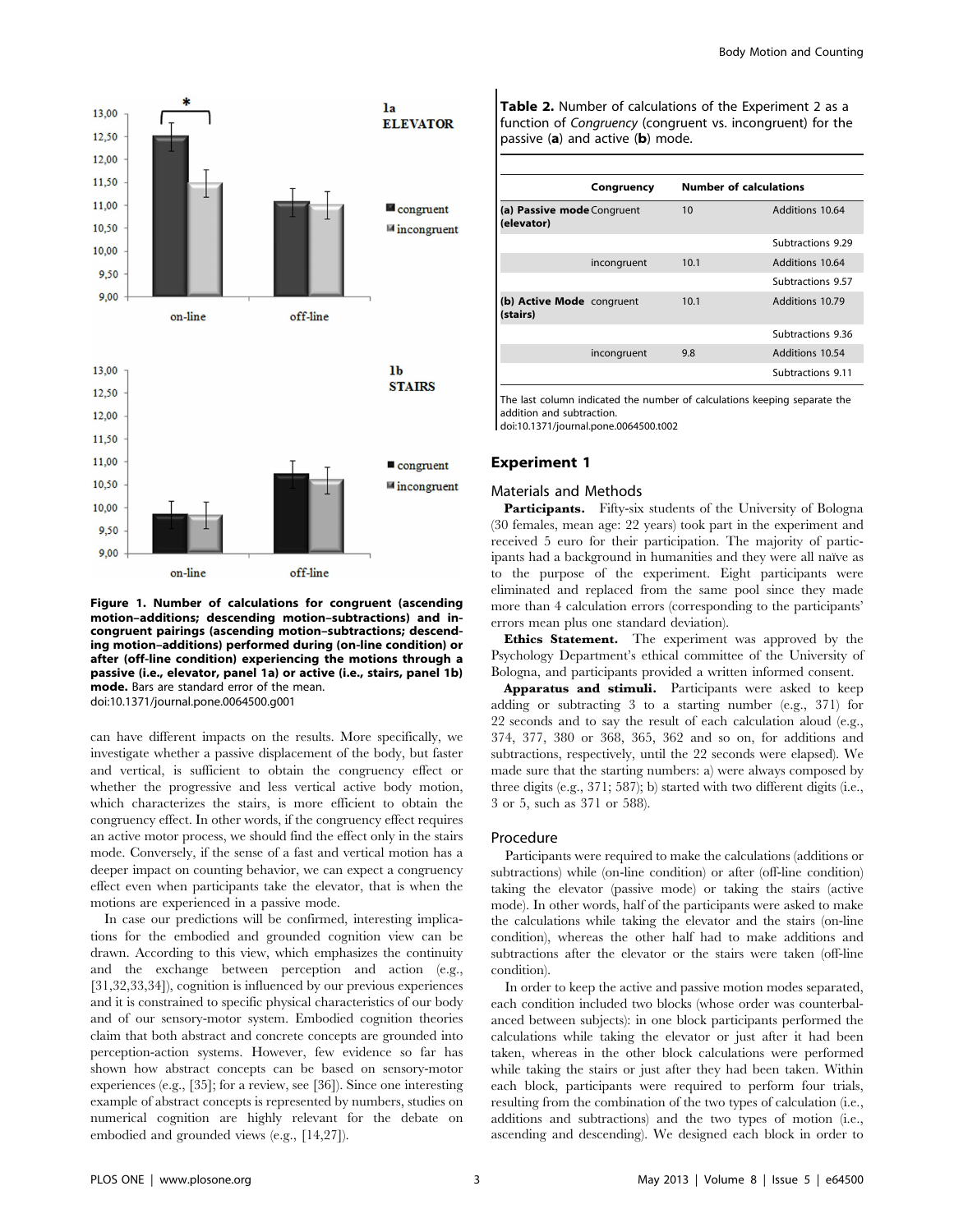make additions and subtractions always alternate (i.e., an addition always followed a subtraction and vice versa).

At the beginning (for on-line condition) or at the end (for off-line condition) of the motion, the experimenter spoke the starting number aloud and a go signal followed. Immediately after the go signal, the participant had to repeat the starting number and then to keep speaking aloud the result of each calculation for 22 seconds consecutively until a stop signal was given. Therefore, the number of calculations made within the 22 seconds window entirely depended on the participants' calculation speed. If participant made a calculation error, the trial was stopped and a new trial started over choosing a different starting number. No feedback of any kind was given during the calculations. Instructions stressed the importance of accuracy over speed.

The experimenter was always present during the whole experiment. For the passive mode, the experimenter went up/ down using the elevator together with the participant. For the active mode, she walked close to the participant while going up/ down the stairs and asked the participant to keep her pace throughout the whole movement. In other words, the participant and the experimenter went up/down the stairs together.

Responses were recorded by the experimenter who kept track and note of the starting number assigned to the participants and of the final number reached at the end of the 22 sec time window.

Participants were thanked and debriefed at the end of the experiment.

#### Results and Discussion

The number of calculations made within the 22 seconds time window was used as our dependent variable. We predicted a congruency effect between the direction of the experienced motion and the type of calculation made (implying an upward or downward orientation for additions and subtractions, respectively). For this reason, we divided the trials in congruent (ascending motions–additions; descending motions–subtractions) and incongruent (ascending motions–subtractions; descending motions– additions), and then we averaged the number of calculations separately for each group of pairings. A repeated-measures ANOVA on correct calculations was thus conducted with Condition (on-line vs. off-line) as between-subjects factor, and Congruency



Figure 2. Number of calculations for congruent (ascending motion–additions; descending motion–subtractions) and incongruent pairings (ascending motion–subtractions; descending motion–additions) performed experiencing (i.e., real) or imagining (i.e., imagined) the motions through a passive (i.e., elevator) or active (i.e., stairs) mode. Bars are standard error of the mean.

doi:10.1371/journal.pone.0064500.g002

(congruent vs. incongruent) and Mode (elevator-passive motion mode vs. stairs-active motion mode) as within-subjects factors.

The Congruency  $[F(1,54) = 6.16, MSE = 0.84, n^2_{p} = 0.10, p < .05]$ and *Mode*  $[F(1, 54) = 29.63, MSE = 3, \eta_p^2 = 0.35, p < .001]$  factors were significant, while the *Condition* factor was not  $[F<1]$ . The number of calculations was higher when participants performed: a) congruent pairings  $(M = 11)$  with respect to incongruent ones  $(M = 10.7)$ ; b) the task in a passive  $(M = 11.5)$  with respect to an active  $(M = 10.3)$  mode. The *Condition* x *Mode* interaction was significant  $[F(1,54) = 14.61, MSE = 3, n^2{}_{p} = 0.21, p < .001]$ . Fisher's LSD post-hoc test showed that, in the on-line condition, the number of calculations was higher for the passive than for the active mode (Ms = 12 and 9.8, respectively,  $p<.001$ ), while in the off-line condition no difference emerged between passive and active mode (Ms = 11 and 10.7, respectively,  $p = .3$ ), see Table 1.

The three-way *Congruency* x *Mode* x *Condition* interaction was not significant,  $[F(1, 54) = 3.17, MSE = 1.27, n<sup>2</sup><sub>p</sub> = 0.05, p = .08].$ 

In order to better investigate the significant Condition x Mode interaction, separate ANOVAs by levels of Mode were run. When the motion was experienced through the passive mode, that is taking the elevator, the *Congruency* factor was significant  $[F(1,54)]$  $= 6.73$ , MSE = 1.19,  $n^2$ <sub>p</sub> = 0.11, p < .05], while the *Condition* factor was not  $(p=.26)$ . The number of calculations was higher when participants performed congruent  $(M = 11.8)$  with respect to incongruent pairings  $(M = 11.3)$ , see Table 1. Crucially, the Congruency x Condition interaction was significant  $[F(1,54) = 5.45,$  $MSE = 1.19$ ,  $n_p^2 = 0.09$ ,  $p < .05$ ]. Fisher's LSD post-hoc test showed that, in the on-line condition, the number of calculations was higher for congruent pairings than for incongruent ones ( $Ms = 12.5$  and 11.5, respectively,  $p \le .001$ , see Figure 1 panel a, and Table 1).

Conversely, when the movement was experienced through an active mode no significant main effects and interaction were found  $(F_s \leq I)$ , (see Figure 1 panel b, and Table 1).

In line with our hypothesis, results demonstrated a congruency effect between the direction of the experienced motion and the orientation inferred by the type of calculation made. Indeed, a facilitation was found for the congruent conditions (i.e., ascending motion/upward orientation: additions; descending motion/downward orientation: subtractions) over the incongruent conditions (i.e., ascending motion/downward orientation: subtractions; descending motion/upward orientation: additions) when the motions were simultaneous with the calculation process (i.e., online condition) and were experienced trough a passive mode (i.e., taking the elevator). Furthermore, the lack of significant results for the off-line condition suggests that the simultaneity between the experienced motions and the calculation processes is a crucial factor for the congruency effect to emerge, that we attribute to the emergence of a proper embodied simulation.

The lack of a congruency effect for the active mode could be due to different factors. First of all, as anticipated above, in the stairs mode the sense of the motion was more progressive and less vertical with respect to the elevator mode in which the motion was perceived as faster and more vertical. Another explanation could be participants' performance was influenced by a dual task. In other words, the motor actions of going up or down the stairs may have interfered with the simultaneous calculations processes. This explanation may also account for the result of the Mode factor, which indicates that fewer additions and subtractions were made when participants walked up/down the stairs with respect to when the elevator was taken. However, it is worth noting that a dual task could have caused just a general decrease in performance (as shown by Mode factor) without selectively changing the congruency advantage.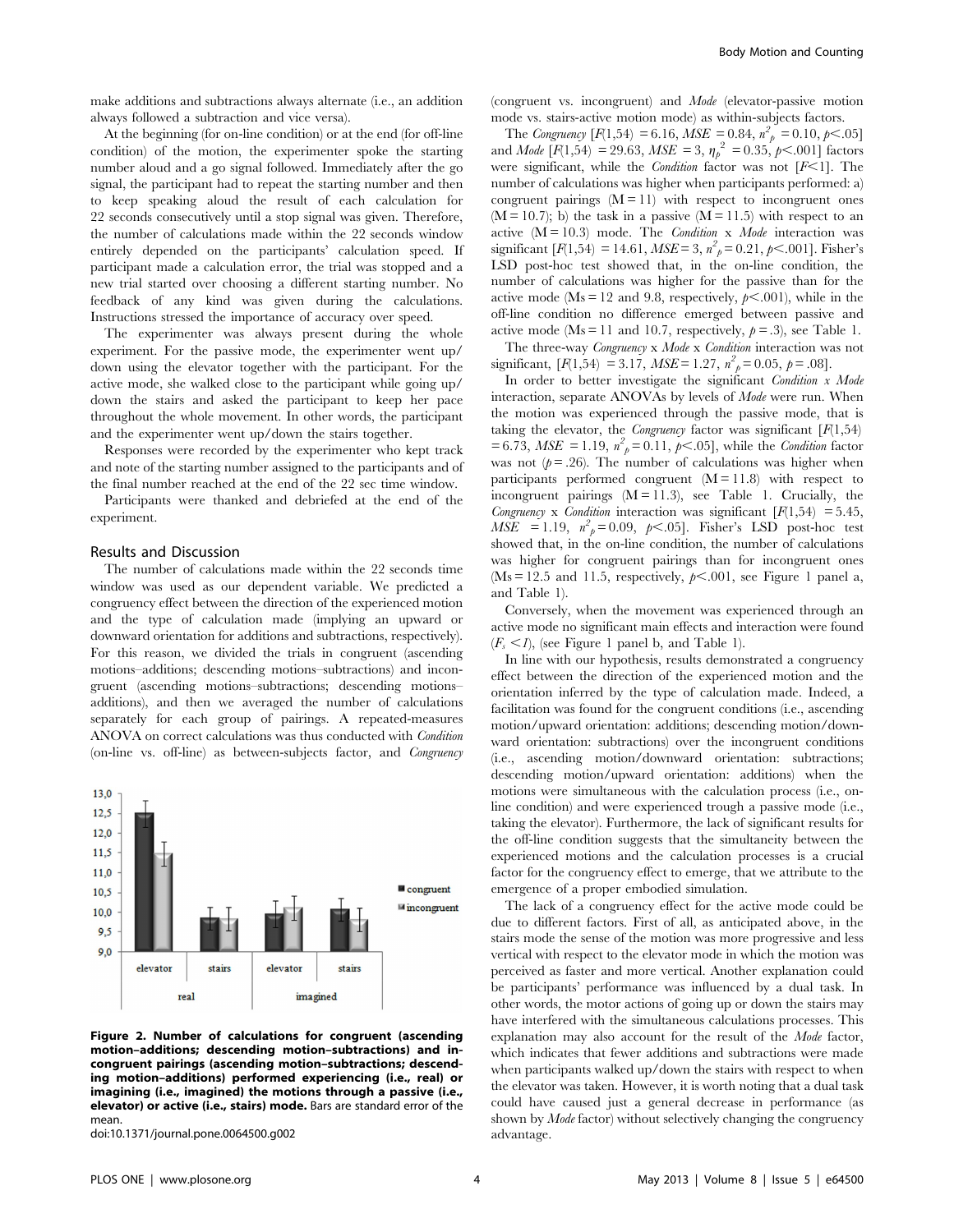One could argue that the congruency effect yielded in the passive mode can be due either to spatial and perceptual features (i.e., the feeling of going up or down) or to a more abstract representation of the motion direction, rather than to motoric features. In order to test these alternative explanations, we carried out a further experiment in which participants were required to make additions and subtractions while just imagining to take the elevator or the stairs. Specifically, participants had to perform calculations simultaneously to the imagined motion and, thus, they were not required to perform a motor task. In other words, we got rid of the body effort during the calculation processes, hence eliminating the possible dual task due to motor actions. Our predictions are as follows: if the congruency effect reported for the elevator mode in the previous experiment was spatial or perceptual, then a similar effect should also be yielded in this new experiment. Conversely, no effect should be found if the congruency effect was due to motoric factors.

In light of the significant result registered in the on-line condition of Experiment 1, in the following experiment we will not take more into account the differences between to make additions or subtractions while performing (on-line condition) or after having experienced (off-line condition) a motion, but we will focus on an imaging on-line condition.

#### Experiment 2

#### Materials and Methods

Participants. Thirty new students (16 females, mean age: 20.4 years) from the same pool were selected. Two participants were eliminated because they made more than 4 calculation errors (corresponding to the participants' errors mean plus one standard deviation).

Ethics Statement. The experiment was approved by the Psychology Department's ethical committee of the University of Bologna, and participants provided a written informed consent.

Apparatus, stimuli and procedure. Apparatus, stimuli and procedure were the same as in Experiment 1. The only difference was that participants were asked to make the calculations (additions or subtractions) while imagining to perform an upward or downward motion.

As for Experiment 1, participants performed 2 blocks of 4 trials each. Each block corresponded to a specific mode (i.e., participants were to ask to imagine to take the elevator in one block and to take the stairs in the other, always while counting.). Before each block, the experimenter and the participant experienced an upward and downward motion taking the elevator or the stairs (depending on the first block to be performed). This was done to allow them to experience the same motions performed by the participants of Experiment 1. After experiencing the motions, the experimenter took the participant in a different room in which the experiment was performed. At the beginning of each trial, the experimenter asked the participant to close her eyes and imagine being in the elevator/on the stairs, at the lowest/highest floor, and more specifically, the same elevator and stairs they had just taken. She explained that, immediately after the go signal, the participant had to start to imagine to going up/down in the elevator/stairs, and at the same time to repeat the starting number and then to keep imagining and speaking aloud the result of each calculation for 22 seconds consecutively, until a stop signal was given. When the first 4 trials were over, the experimenter and the participant experienced the upward and downward motions using the other mode (the elevator or the stairs), and then performed the remaining 4 trials following the same procedure.

# Results and Discussion

A repeated-measures ANOVA on correct calculations was conducted with Congruency (congruent vs. incongruent) and Mode (elevator-passive motion mode vs. stairs-active motion mode) as within-subjects factors.

Neither the Congruency and Mode factors  $[F_s \le 1]$ , nor their interaction  $[F(1,27) = 2.12, MSE = .51, \eta_p^2 = 0.07, p = .16]$  were significant, indicating that the congruency effect was not yielded when the ascending/descending motions were just imagined rather than actually performed.

In order to compare the outcomes of Experiment 1 with those of Experiment 2, we ran a further ANOVA with Task (Experiment 1 motion real vs. Experiment 2-motion imagined) as betweensubjects factor, and *Congruency* (congruent vs. incongruent) and Mode (elevator-passive motion mode vs. stairs-active motion mode) as within-subjects factors. In order to investigate the conditions in which the motions and the calculations were performed simultaneously, only data of the on-line condition of Experiment 1 were considered.

The Task factor was not significant  $[F(1,54) = 1.28, MSE$  $= 37.61, \eta_p^2 = 0.02, p = .26$ . The Congruency  $[F(1, 54) = 6.15, MSE$ = .74,  $\eta_p^2 = 0.10$ ,  $p = .02$ ], and the *Mode* [F(1,54) = 21.59, *MSE* = 3.23,  $\eta_p^2$  = 0.29, p<.001] factors were significant. The first result showed that participants made more calculation in the congruent ( $M = 10.6$ ) than in the incongruent ( $M = 10.3$ ) condition. The latter indicated that the number of calculations was higher when participants performed the task in a passive  $(M = 11)$ with respect to an active  $(M = 9.9)$  mode, see Table 2. The Task x Congruency  $[F(1,54) = 4.06, MSE = 0.74, n<sup>2</sup><sub>p</sub> = 0.07, p<.05]$ , and the Task x Mode [F(1,54) = 18.28, MSE = 3.23,  $n_p^2 = 0.25$ ,  $p<.001$ ] interactions were significant. Fisher's LSD post-hoc test showed that, when the motion was actually experienced (Experiment 1), the number of calculations was higher for (a) the congruent than for the incongruent condition  $(M_s = 11$  and 10.7, respectively,  $p<.001$ ) (b) the passive mode with respect the active mode (Ms = 12 and 9.8, respectively,  $p\leq0.001$ ). Conversely, when the motion was just imagined (Experiment 2), no differences emerged between the congruent and incongruent conditions (Ms  $= 10$  and 10, respectively,  $p = .74$ ) and between the passive and the active mode (Ms = 10 and 9.9, respectively,  $p = .79$ ). Moreover, the passive mode of Experiment 1 yielded a higher number of calculation with respect of the passive mode of Experiment 2 (Ms = 12 and 10 respectively,  $p<.05$ ). The Mode x Congruency [F(1,54)  $= 1.38, MSE = 0.93, n<sup>2</sup>_{p} = 0.02, p = .24$  interaction was not significant.

Interestingly, the three-way interaction was significant  $[F(1,54)]$ = 7.27, MSE = 0.93,  $n_p^2$  = 0.12,  $p<.01$ ]. Fisher's LSD post-hoc test confirmed the pattern of results found for the on-line condition of Experiment 1, see Figure 2. Furthermore, participants performed the highest number of calculations with congruent pairings in the passive mode of Experiment 1(M = 12.5,  $p_s$  <.05). Crucially, in Experiment 2, that is when the movement was just imagined, no difference emerged between congruent and incongruent pairings, either in the passive  $(Ms = 10$  and 10.1, respectively,  $p = .58$ ), and in the active mode (Ms = 10.1 and 9.8, respectively,  $p = 0.34$ , see Figure 2.

Experiment 2 was run in order to clarify if the lack of the congruency effect for the stairs mode found in Experiment 1 could be due to a dual task (going up and down the stairs while counting). Results showed that, first, the congruency effect failed to emerge overall when the task of going up/down the stairs was just imagined and not actually experienced. Second, no differences were found in terms of congruency and number of calculations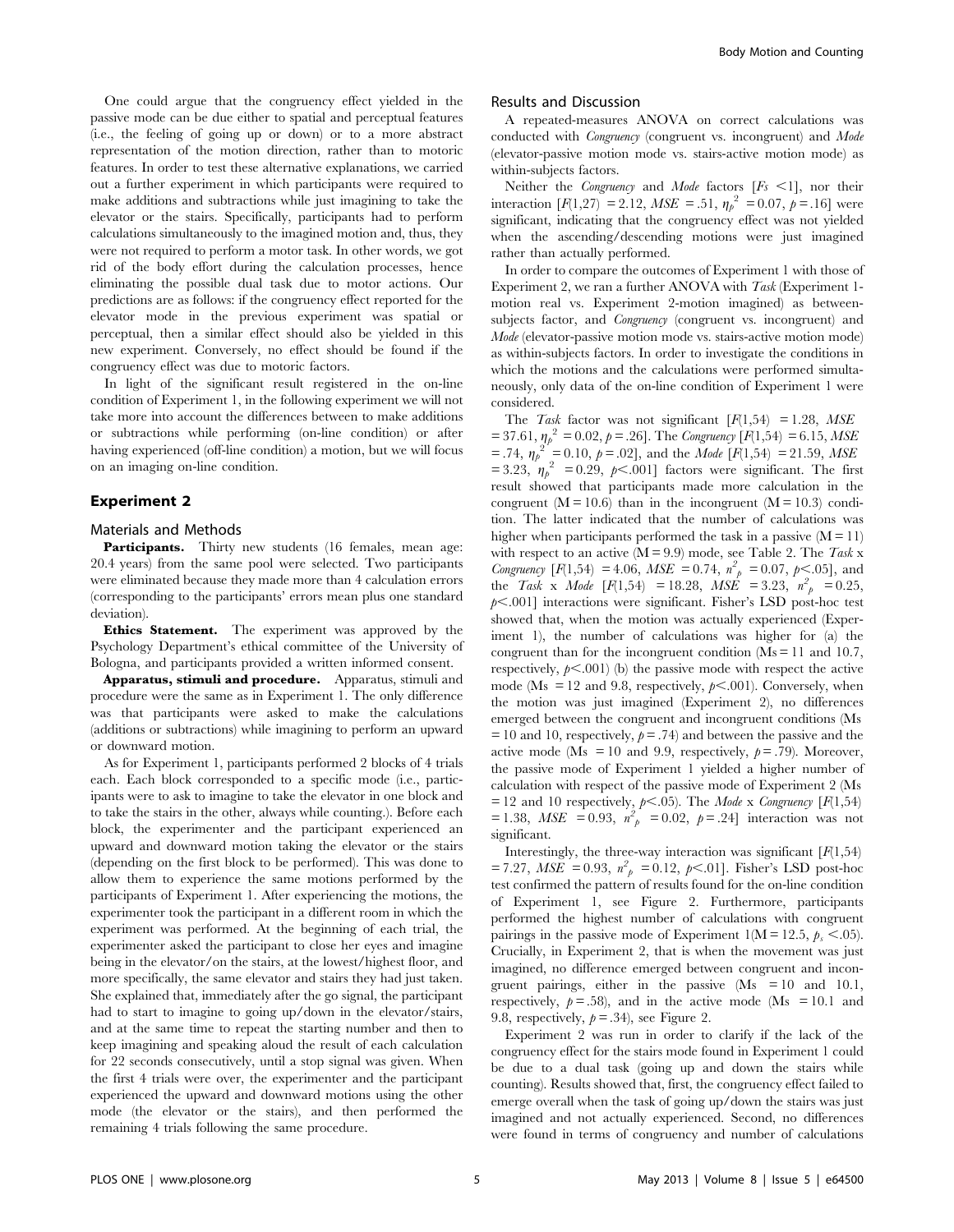among the stairs and the elevator mode, differently from Experiment 1.

Two main conclusions can be drawn from these results. First, the motion of the whole body need to be actually experienced and not only imagined for the congruency effect to emerge. That is, we found a significant effect only when participants actually experienced ascending/descending motions and not when they just imagined the motions. Hence, we can claim that the congruency effect obtained in Experiment 1 was motoric rather than spatial and/or perceptual. This finding is in line with the studies which demonstrate a motor-to-semantic effect, that is a consistent influence of the motor processes over the semantic ones [21,22,23,37].

Second, the congruency effect emerged only when the direction of the motion was experienced through the elevator mode, having a clearly vertical and fast perception of the motion. Although this motion experience did not involve any intention to move nor any overt motor activity, it is sufficient to interact with calculation processes and thus, more in general, to influence numerical cognition.

# General Discussion

The present study investigates how experiencing a self perception of the direction of the motion (i.e., passive mode) and experiencing an overt and real motor action (i.e., active mode) can influence the orientation inferred by the type of calculations made.

Two main conclusions can be drawn from our findings. First, we found a congruency effect between the body motions and the calculation processes, instead of a given set of numbers. Hartmann et al. ([29] Experiment 1; see also [30]) demonstrated that the experience of horizontal and vertical motions with the whole body (i.e., participants were moved in different directions while seated in a chair) influenced numerical cognition, shifting attention along the MNL and also modulating the magnitude of self-generated numbers. Interestingly, our results indicate that ascending/ descending passive body motions influenced not only the number generation process, but also the processes that can lead participants to represent numbers as magnitude with an upward and downward orientation, that is the arithmetical calculations of addition and subtraction. This suggests that not only the absolute numerical information (e.g., 2 rather than 9) and its numerical magnitude, but also the processes leading to the numerical magnitude are strongly connected with the processing of spatial information.

The second conclusion regards the debated issue of the processes underlying the spatial representation of numbers [14]. The congruency effect we found in our experiment may be based indeed on an attention shifting mechanism (i.e., the numbers representation directs visuospatial attention to a congruent spatial location, see [12,38]) or, alternatively or in addiction, on a simulation process (i.e., a process that entails the recruitment of the same neurons that are activated during the real first-person experience of the situation, action, emotion, object or entity mentioned; see [39,40,2,41,42]). We argue that the second option

# References

- 1. Bonato M, Zorzi M, Umiltà C (2012) When time is space: Evidence for a mental time line. Neurosci Biobehav Rev 36: 2257–2273.
- 2. Fischer MH, Brugger P (2011) When digits help digits: Spatial-numerical associations point to finger counting as prime example of embodied cognition. Front Psychol, 2, 260. doi:10.3389/fpsyg.2011.00260.
- 3. Walsh V (2003) A theory of magnitude: Common cortical metrics of time, space and quantity. Trends Cogn Sci 7: 483–488.
- 4. Dehaene S, Bossini S, Giraux P (1993) The mental representation of parity and number magnitude. J Exp Psychol Gen 122: 371–396.

could explain our results better, even if we acknowledge that there is a large amount of evidence in favor of the attention shifting account (for a review, see [1]). Indeed, if the spatial representation of numbers magnitude was entirely due to the spatial orientation of attention, then we should have found the congruency effect also when additions and subtractions were calculated after experiencing the real motion (off-line condition of Experiment 1) and when those calculations were performed while participants just imagined the motions (Experiment 2). But these were not the cases, as we found the effect only when real body motions were experienced and the calculations were performed while moving.

#### Conclusions

Aim of the present study was to tackle the issue of whether calculation processes, such as additions and subtractions, are influenced by real motions experienced with the whole body. Results spoke in favor of a close connection between numbers, space and motor processes, indicating that numbers are represented as magnitudes implying an upward and downward orientation, in line with an embodied and grounded perspective. Importantly, our findings are in line with Fischer and Brugger's [2] proposal which explains the origin of the Spatial-Numerical Associations (SNAs) acknowledging the grounded and embodied nature of numerical cognition, which would emerge in fact from finger counting. The current study provides further evidence in favor of an embodied nature of number processing, showing that sensory-motor interaction, led by the whole body motion, can influence numbers representation.

In conclusion, our results have broad implications for different lines of research, suggesting that our everyday activities, as movements in real-life situations, are likely to interact with higherorder cognitive processes, as spatial representation and number processing. We move our body daily and, thanks to movements, we develop as autonomous entities able to explore the environment. Our study contributes in showing that the basic ability to move our body, which we share with other animals, grounds at the basis of sophisticated and probably exquisitely human abilities, such as that of counting.

# Acknowledgments

Many thanks to: the members of the EMCO group (www.emco.unibo.it) and HuCog group (http://www.hucog.unimore.it/site/home.html) for helpful comments and discussions, Prof. Roberto Bolzani for a significant help in data analysis and results discussion and two anonymous reviewers for their helpful comments on a previous version of this manuscript.

# Author Contributions

Conceived and designed the experiments: LL GB FA AMB RN. Performed the experiments: LL GB FA. Analyzed the data: LL GB FA. Contributed reagents/materials/analysis tools: LL GB FA. Developed the study concept: RN. Drafted the paper: LL. Provided critical revisions: GB FA AMB RN.

- 5. Hubbard EM, Piazza M, Pinel P, Dehaene S (2005) Interactions between number and space in the parietal cortex. Nat Rev Neurosci 6: 435–448.
- 6. Wood G, Willmes K, Nuerk HC, Fischer M (2008) On the cognitive link between space and number: A meta-analysis of the SNARC effect. Psychol Sci Q 50(4): 489–525.
- 7. Zorzi M, Priftis K, Umilta` C (2002) Neglect disrupts the mental number line. Nature 417: 138–139.
- 8. Proctor RW, Cho YS (2006) Polarity correspondence: A general principle for performance of speeded binary classification tasks. Psychol Bull 132, 416–442.